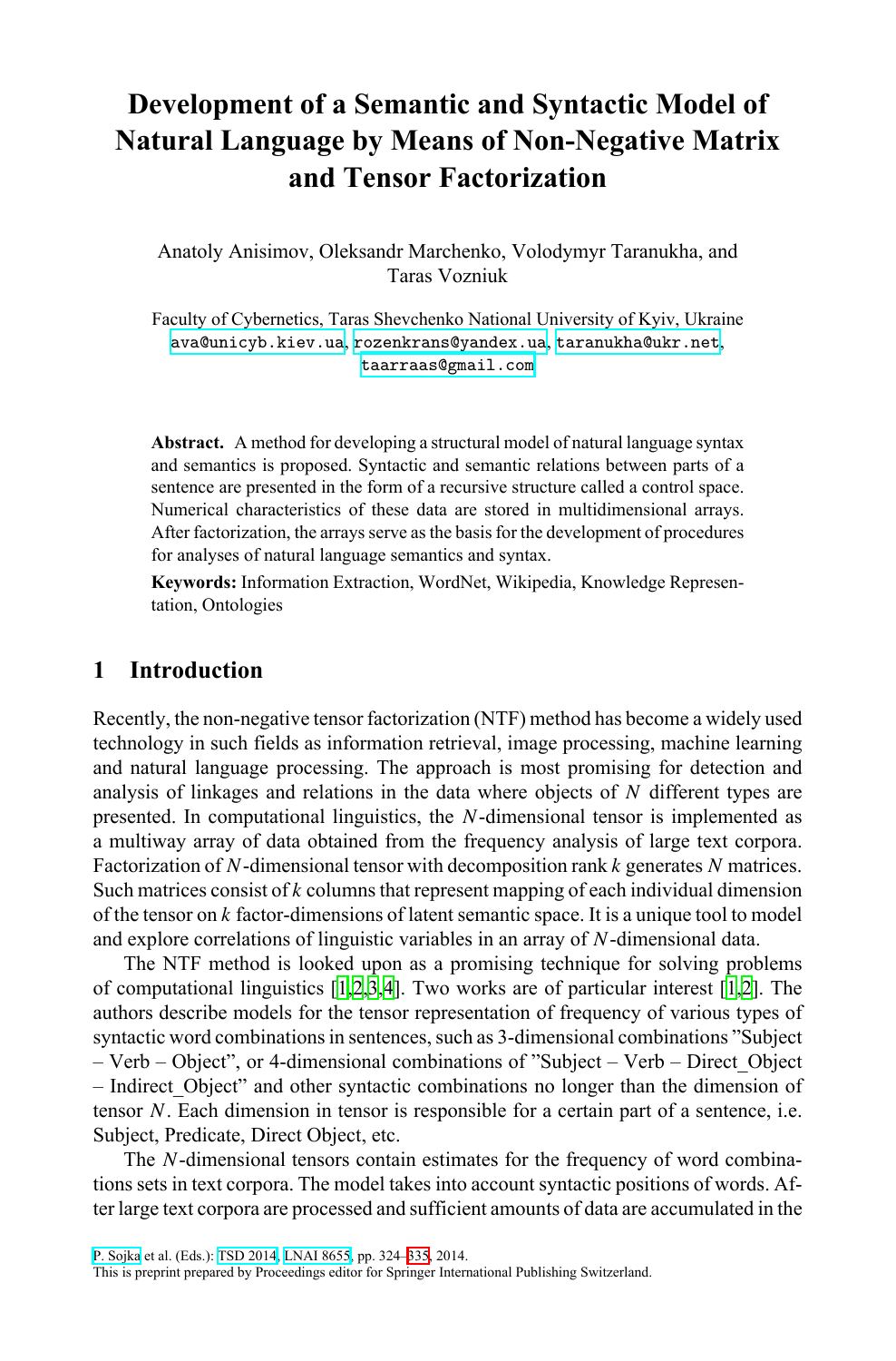tensor, an *N*-way array is formed. It contains commutational properties of lexical items in the sentences of natural language. For the words presented in the tensor, the properties include: syntactic relations the word tends to be engaged into, other words in the tensor these relations point to, and frequencies of the corresponding relations. Moreover, these relations are multi-dimensional rather than binary, with *N* being the maximum number of possible dimensions. Then non-negative factorization for the obtained tensor is performed, as it significantly transforms the presentation model. Originally, a multidimension tensor is sparse and huge in its volume. Each of the *N* axes of the syntactic space contains tens of thousands or hundreds of thousands of points representing words. After the tensor has been factorized, its data are represented as *N* matrices consisting of *k* columns (where *k* is much smaller than the number of points in any of the tensor's *N* dimensions). Parameter *k* is a degree of factorization, the number of dimensions of the latent semantic space, and the number of attribute dimensions in it. In addition to a much more compact data representation, the probability of every possible word combination can be easily estimated in different syntactic sentence structures. This can be done by calculating the sum of the products of the components for *N k*-dimensional vectors corresponding to the words chosen from the matrices corresponding, in turn, to their syntactic positions.

For example, one needs to test how feasible is the sentence "The monkey eats banana", in the matrix SUBJECT one finds the *k*-dimensional vector *s*, which corresponds to the Noun "monkey", then in the matrix VERB the  $k$ -dimensional vector  $v$  is found, which corresponds to the Verb "eats". After that in the matrix DIRECT\_OBJECT one finds the *k*-dimensional vector *do* which corresponds to the Noun "banana". The result is calculated as the sum of the products of the correspon[din](#page-10-0)g components for three vectors  $(N = 3)$ :

$$
x_{\text{subo}} = \sum_{i=1}^k s_i v_i \, \text{do}_i,
$$

where  $s_i$  is the *i*-th element of vector *s*,  $v_i$  is the *i*-th element of vector *v*, and  $do_i$  is the *i*-th element of vector *do*.

Where the sum exceeds a certain threshold level, a conclusion is drawn that suc[h](#page-10-0) a sequence of words in the sentence is plausible. The calculation for the combination of ("Banana", "eats", "monkey") shows the impossibility of such an option.

This model allows for successful automatic extraction of special linguistic structu[re](#page-10-1)s from the corpus, such as *selectional preferences* [1] and *Verb SubCategorization Frames* [2], which combine data on the syntactic and semantic properties of relations between verbs and their noun arguments in sentences.

This model is promising and powerful, but lacks flexibility and represents the syntax of natural language in a limited way. The number of dimensions in the tensor restricts the maximum length of sentences and phrases described by this model. Each axis corresponds to a particular syntactic position. Van de Cruys describes the threedimensional tensor for modeling a syntactic combination: Subject – Verb – Object [1]. Subsequently Van de Cruys and colleagues describe tensors of 9 and 12 dimensions to simulate up to twenty different types of syntactic relations and connections [2]. The mere increase in the tensor dimension number, however, does not seem to be a very convincing way of improving the model and handling more types of extended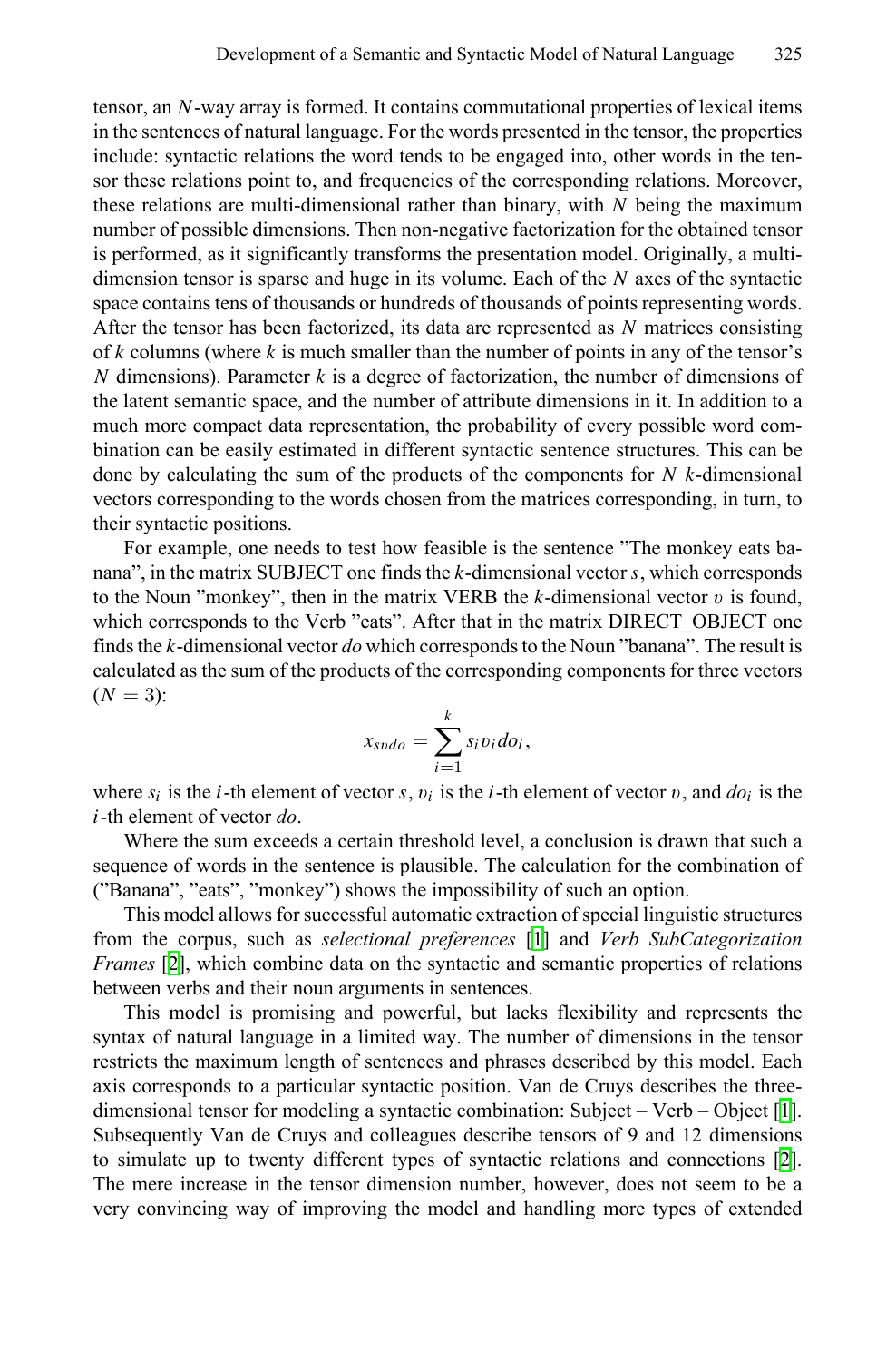arity syntactic relations. It is quite reasonable, therefore, to look for other universal representation models for syntactical structures of natural language sentences.

The control spaces [5] have been chosen from among numerous time-tested classical formal models of language syntax representation due to the fact that in this model an arbitrary complex structure is described using recursion through superposition of two basic syntactic relationships - syntagmatic and predicative. The proposed lexical and syntactic tensor model consists of a 3-dimensional tensor for predicative relations and a matrix for syntagmatic relations. The use of control spaces appears to be an efficient means to reduce arbitrary *n*-ary syntactic relation to the superposition of binary and ternary relations.

Understanding natural language requires knowledge of the language per se (vocabulary, morphology, syntax), and knowledge of the extralinguistic world. The tensor models include data on communicative properties only of the words from the texts already processed and only within the sentences and phrases in which these words are used. This paper proposes to use the hierarchical lexical database WordNet to generalize descriptions of communicative properties of words using the implicit mechanisms of inheritance by taxonomy tree branches. Assuming a word *A* belongs to a synset *S* and has a certain property *P*, there is a high probability that the other words from *S* will also have the property *P*. Also, some words of the children synsets of *S* will almost certainly have *P* and words of the parent synsets of *S* are also likely to have *P*. These assumptions underpin the implementation of the generalization mechanism that describes communicative semantic and syntactic properties of words applying the principle of taxonomic inheritance.

The training set contains texts from The Wall Street Journ[al](#page-10-5) (WSJ) corpus, along with the English Wikipedia and the Sim[pl](#page-10-6)e English Wikipedia articles. The latter two contain the definitions and basic information about concepts, which enhances semantics in the model.

# **2 Contr[ol](#page-10-7) Space of Natural Language Syntactic Structures**

The basic syntactic structures are typically described in classical grammar patterns. Rather subtle relations of government among words are expressed in the linguistic models of constituent systems mostly developed by Chomsky [6] and in the models of dependency trees proposed by Tesnière [7]. These models only approximately describe the actual communication properties of syntactic structures.

Attempts to build models more suitable for machine processing that are able to generalize properties of dependency trees and constituent systems led to the creation of more convenient representations.

In work [5] the author proposed to use space for representation, which is independent of the order of text entries. The space expressing all predicative and syntagmatic relations contained in syntactic structures is named *the control space*.

Let us consider the algorithmic model of natural language sentence in terms of control spaces. A sentence is regarded as a dynamic recursive computational process developing in the control space that connects syntactically grouped parts of the sentence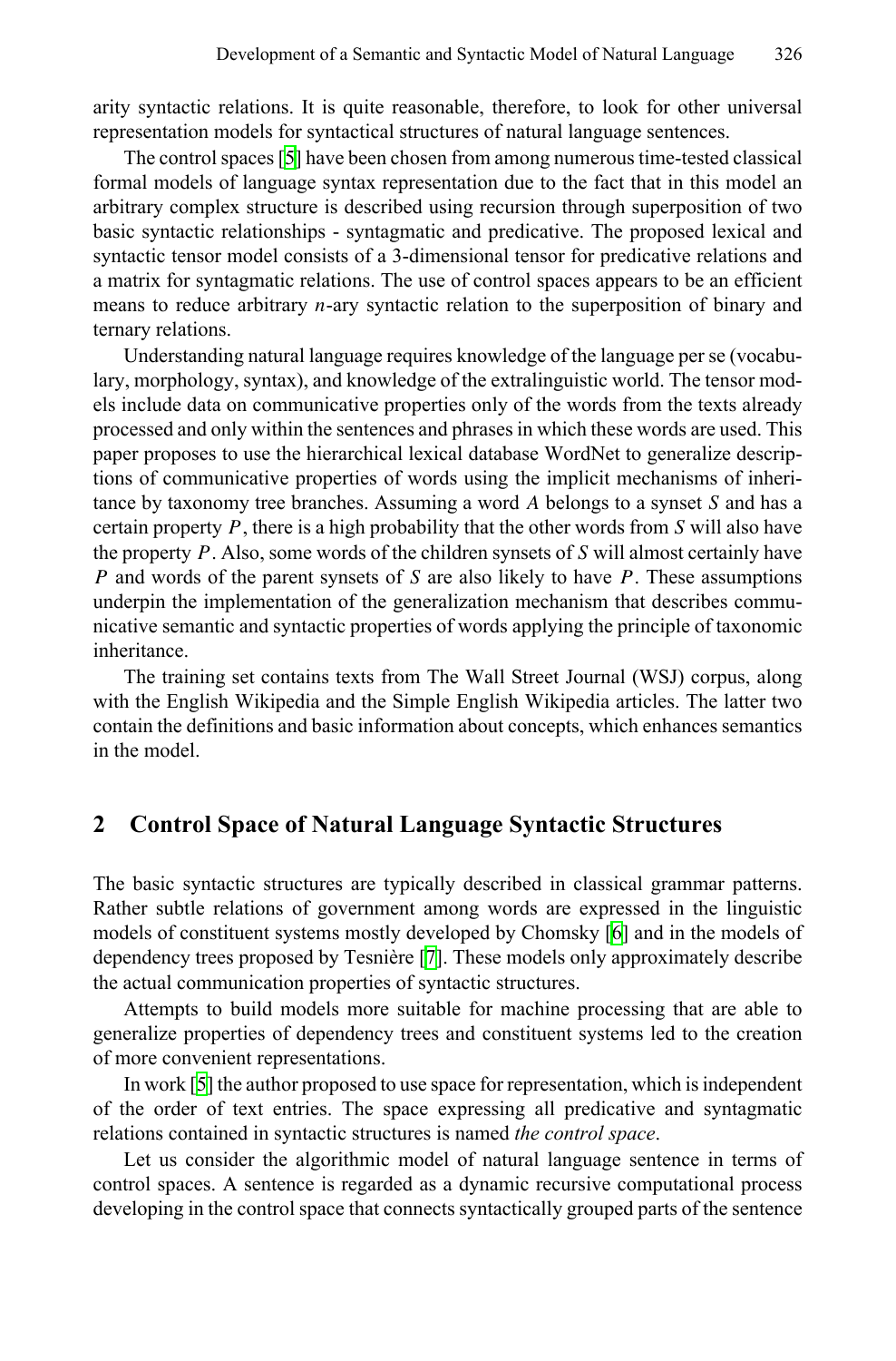with informational channels. The structure of the control space reflects the [re](#page-10-7)lations of syntagmatic and predicative language constructions.

Apart from having the referential function, language expresses relations that objects enter into, where the Verb establishes relations between the objects involved in the scheme of this Verb; the Adjective specifies the connection of the object to itself. The syntactic model should indicate which parts of the sentence are linked through relations and of what type the relations are. Predicative relation expresses the relation between syntactic objects through the concept that implies an action and is usually expressed by the predicate, a verb. A syntagma is a combination of two syntactic objects, one of which specifies the other, so the model must fully cover these types of relations. Moreover, in the broadest sense, syntagmas should form syntactic groups. An adequate model of the syntactic structure should also reflect the basic property of being recursive [5].

In control space formalism the conventional linguistic approach is intentionally violated. The Verb is not considered as the principal member of the sentence. In the control space model it is more convenient to define the syntactic relations of *generation* and *transmission of relations*, which ensures a more accurate description of the government connections.

When two objects *A* and *B* enter into relation *C*, we distinguish between an object (say *A*) that brings about relation *C*, and the object to which the relation is transferred, which is *B*. Thus, two types of directed links are differentiated: from *the relation generator object* to *the relation* and from *the relation* to *the subordinate*. The first type of connection is the *α*-connection (*generation connection*). The second is the *β*-connection (*propagation connection*). Objects *A*, *B* and *C* are placed in relevant locations in the control space and thus the formal representation of the relation *C* that connects *A* and *B* acquires the form:  $A - \alpha \rightarrow C - \beta \rightarrow B$ .

Verbs define relations between objects, in the typical pattern of the simple sentence: "Noun – Verb – Noun" the  $\alpha$ -connection is directed from the first Noun to the Verb, and the *β*-connection is directed from the Verb to the second Noun. Let us consider an example: *"Jim bought a ball"*. The object *"Jim"* generates the relation *"bought"* and directs it to the object *"ball"*. Therefore the *α*-*β*-structure of the sentence has the form:  $Jim - \alpha \rightarrow bought - \beta \rightarrow a \, ball.$ 

In the phrase: *"Tall Jim"*, the *"Jim"* generates the unary relation *tall* and transmits the relation onto itself:  $Jim - \alpha \rightarrow Tall - \beta \rightarrow Jim$ .

Applying similar reasoning to the phrase *Tall Jim really loves football* we obtain the following structure:

## (*Jim*−*α* → *tall*−*β* → *Jim*)−*α* → (*loves*−*α* → *really*−*β* → *loves*)−*β* → *football*.

The sentences have two types of  $\alpha$ -*β*-links: a strictly linear relation and a closed cyclic dependency. The first is called a linear structure, and the second is a definition. The first corresponds to the predicative language constructs, the second to the syntagmatic ones.

For control spaces the formal model oriented to forming complex structures of a required type is constructed as follows.

A base set of objects *U* is given. Each object is associated with a certain type. The number of types is finite. The types can be expressed as numbers from the interval [0*, N*].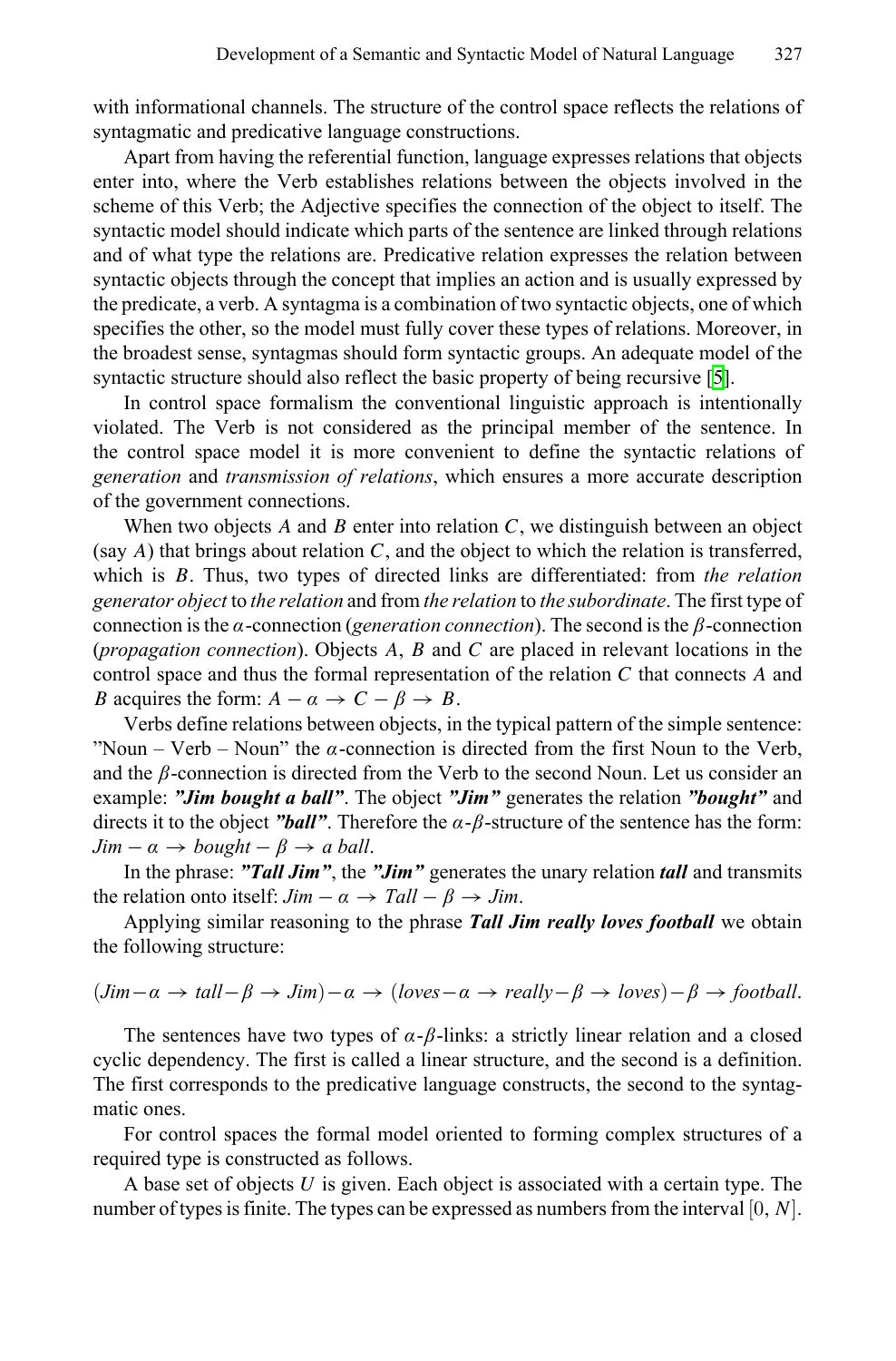An ambiguity arises when mapping objects to types where type function  $\varphi$  maps  $U$  into the set of all subsets generated by numbers from the interval [0*, N*]. The constructions are either objects of *U* or obtained from other constructions by substituting the latter in terms of linear or defining dependency. The construction types are calculated after the following rules:

- 1. If in a linear dependence an *i*-type object *A* is *α*-connected with a *j*-type object *B*, and the *j*-type object *B* is  $\beta$ -connected to a *k*-type object *C*, then the type of construction is  $f(i, j, k)$ .
- 2. If an *i*-type object *A* is *α*-connected with a *j*-type object *B* in the definition structure, and *B* is  $\beta$ -connected to *A*, then the entire construction is attributed to  $d(i, j) = i$ -type.

Since the set of base types is finite, the functions *f* and *d* can be specified by tables. Rule 2 allows us to easily calculate any type of complex construction which will coincide with the type of one of the basic constructions defined by functions *f* or *d*.

The type of construction is an incorrect one if we can not calculate it. The entirety of the correct constructions composes the control spaces of set *U*.

Regarding syntactic structures, the definition reads as follows: the basic objects are words and collocations that represent parts of speech (Nouns, Adjectives, Verbs, Particles, etc.) with the appropriate morphological features, as well as compound relations and correlators, designed to connect subordinate sentences with the principal ones. The type of the word contains its complete grammatical description. For example, the type of the word *book* is ("Noun", "inanimate", "singular", "Nominative Case"). The notion of type can be extended with some semantic attributes. The ambiguity of the type definition lies in the ambiguity of of some words taken out of context. For example, the word *book* belongs to both the Nouns and Verbs classes. The function *f* specifies the types of simple sentences and complex sentences, depending on the construction of the upper level. Function *d* specifies the conditions of matching defined and defining objects. For example, the definitions of the Noun can be defined by Adjectives, Prepositions or a subordinate clause, the Verb can be defined by Adverbs, Gerunds or a subordinate clause, Verbs not forming a cyclic *α*-*β*-link with Nouns, etc. Thus, the functions *f* and *d* are used as a filter to identify the constructions allowed. In the definition constructions the role of the subordinate part is set to a comment or a clarification of the main part. So the type value for the whole syntagmatic structure is set to the generator [va](#page-10-7)lue as the main object.

The control space of arbitrary sentences can be converted into a dependency tree and a CFG parse tree [5]. Therefore, the structure of the control space can be regarded as a generalization of both dependency trees and CFG parse trees. So, control spaces can express the syntactic structure of arbitrary complexity and arity as a set of binary and ternary relations. This allows for an accurate recording of all data on the semantic and syntactic relations with a single matrix *D* and one three-dimensional tensor *F*.

A special empty word is used instead of the missing object in 3-dimensional tensor for intransitive verbs. The construction *"The boy runs"* is written in the tensor *F* as a triplet (boy, runs, ∅). For ditransitive verbs, the parallel reduction procedure is used: construction *"John gave Mary a toy"* turns into  $(John, gave, Mary)$  + (*J ohn, gave, toy*) [5].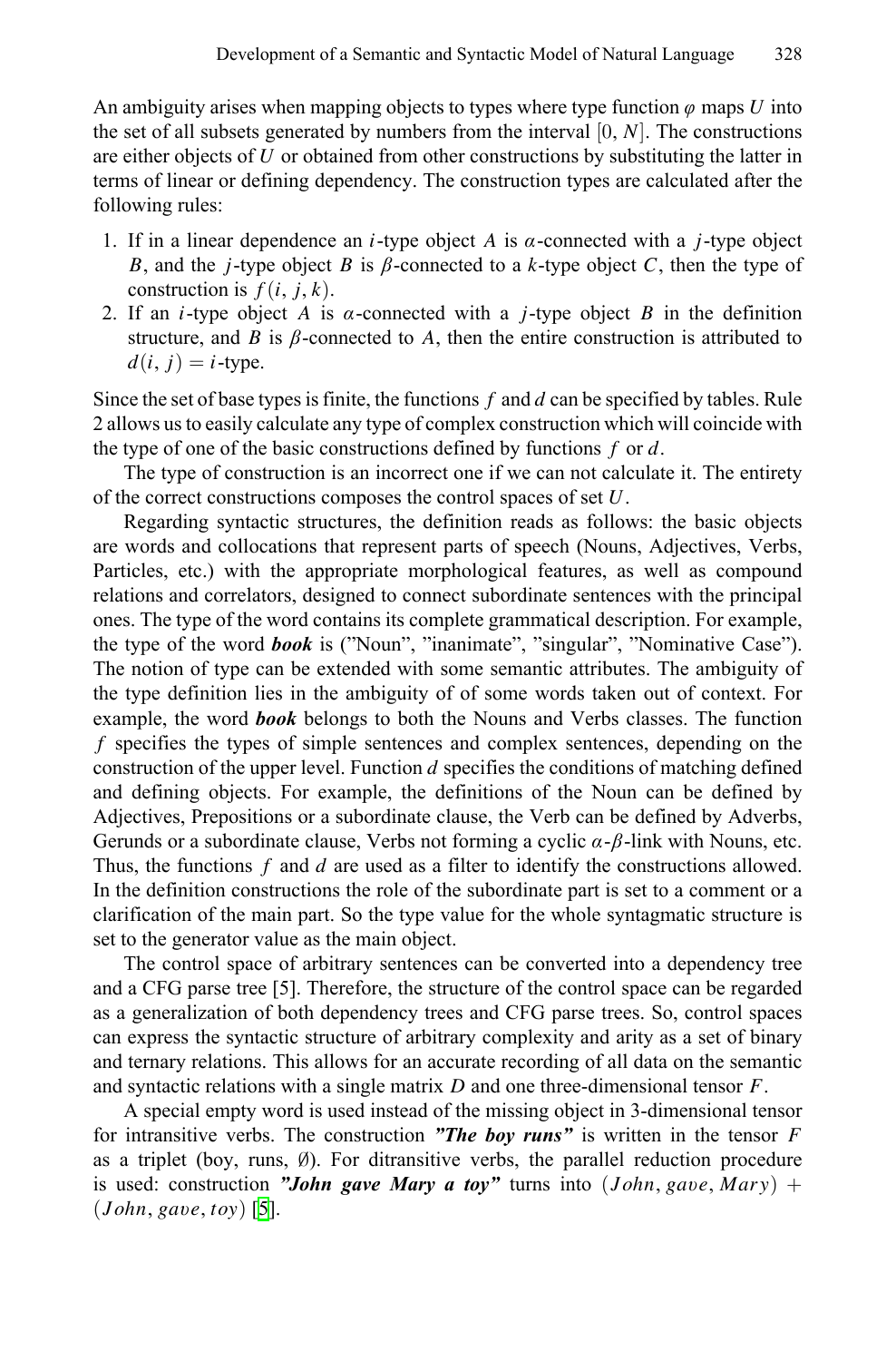### **3 Building a Lexical-Syntactical Model of Natural Language**

In order to construct the semantic-syntactic model of natural language, the method for automatic filling the three-dimensional tensor  $F$  and the matrix  $D$  was designed. It is used in the syntactic analysis and post-processing of sentences from large corpora. The method requires the following steps:

- **–** Sentences from a text corpus are taken and parsed by the Stanford Parser module, which generates the syntactic structures of sentences in the form of dependency trees and parse trees for CF phrase structure grammar [8,9];
- **–** The program examines the dependency tree and the CFG parse tree of the current sentence. It constructs the control space of the syntactic structure, analyzing relations between corresponding words to identify predicate combinations of length 3 (e.g., Subject-Verb-Object, etc.) and syntagmatic combinations of length 2 (Noun-Adjective, Verb-Adverb, etc.);
- $-$  Having assembled the control space of this sentence for every triad of points  $(i, j, k)$ connected with the linear predicative sequence of  $\alpha$ - $\beta$ -links, tensor *F* receives the value for the cell  $F[I, J, K]$ :  $F[I, J, K] = F[I, J, K] + 1$ . The coordinates *I*, *J*, *K* of the tensor cell correspond to pairs  $(w_i, A_i)$ ,  $(w_i, A_i)$  and  $(w_k, A_k)$ , where *w* means words that are lexical values of the corresponding points  $(i, j, k)$ , and A is a coded description of the characteristics of these words (part of speech, gender, number of lexical units, etc.).
- **–** Similarly, in the control space of the syntactic structure of the current sentence for each pair of points  $(i, j)$  interconnected with the cyclic syntagmatic  $\alpha$ - $\beta$ -link, matrix*D* receives t[he](#page-10-10) value for the cell  $D[I, J]$ :  $D[I, J] = D[I, J] + 1$ . The coordinates *I*, *J* correspond to pairs  $(w_i, A_i)$  and  $(w_i, A_j)$ , where *w* stands for words representing lexical values of the corresponding points  $(i, j)$ , and *A* [is](#page-10-11) a coded description of these words.

After processing large amounts of text, matrix *D* and three-dimensional tensor *F* accumulate sufficient lexical and syntactic communicative information to efficiently implement the lexical and syntactic model of natural language.

An extremely large dimension and sparsity of matrix *D* and tensor *F* demand for non-negative matrix and tensor factorization in order to store the data in a more economical way. Matrix *D* is factorized using Lee and Seung Non-negative Matrix Factorization algorithm [10] that decomposes matrix  $D(N \times M)$  as a product of two matrices  $W(N \times k) \times H(k \times M)$ , where  $k \ll N$ , M. Tensor *F* is factorized using the non-negative three-dimensional tensor factorization parallel algorithm PARAFAC [11]. The factorization yield corresponding matrices *X*, *Y* and *Z*.

### **4 Properties of a Lexical Model of Natural Language**

After matrix *D* and tensor *F* factorization, the system forms a strong knowledge base which contains information about the syntactic framework of natural language sentences. The description of semantic relations between the words is integrated into the structures. Apart from the description of general syntax that defines the structure of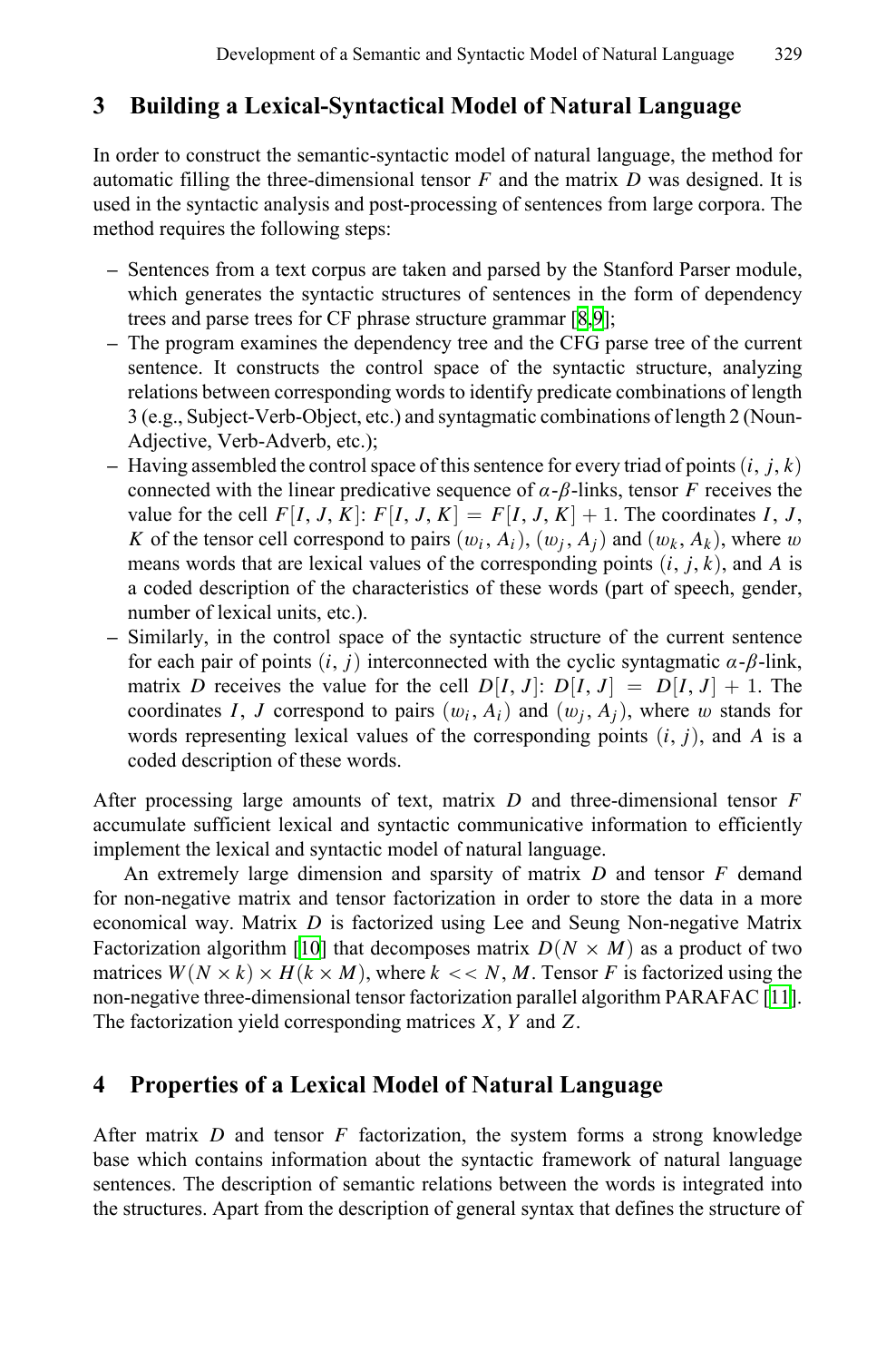the sentences in a general abstract form, the base also contains semantic restrictions that determine which words can form a syntactic connection of a certain type. To determine whether two words *a* and *b* form a cyclic syntagmatic relation, one has to take vector-row  $W_a$  from matrix *W* corresponding to word *a*, and vector-column matrix  $H_b$  from matrix *H* which corresponds to word *b*, and calculate the scalar product of vectors  $(W_a, H_b^T)$ . If the product is greater than a certain threshold  $T$ , then this relation is defined. In order to determine whether the three words  $a, b$  and  $c$  enter into predicative relation  $(a \rightarrow b \rightarrow c)$ , it is necessary to take vector  $X_a$  corresponding to word *a*, vector  $Y_b$ corresponding to word  $b$ , and vector  $Z_c$  corresponding to word  $c$  and to calculate the value:

$$
S_{abc} = \sum_{i=1}^{k} X_a[i] * Y_b[i] * Z_c[i]
$$

If *Sabc* value is greater than a threshold, then this relation is defined. If not, it is considered undefined.

These matrices implicitly define a set of defined language clauses, the set being specified with the input text corpus. The vectors of words from the derived matrices implicitly describe their "structural behavior". They define in which syntactic relation these words may join and which words they have joined. With the resulting matrix, one may parse sentences and generate the control space of their syntactic structures, using the ascending algorithms such as CYK [12]. The control space is built where possible.

### **5 Implementation**

As the initial training text corpus, sets of articles from the English Wikipedia, the Simple English Wikipedia and the WSJ corpus are used. The texts are processed sequentially with the parser and with the program that constructs the control space of syntactic structures. First, the sentences are analyzed with the Stanford Parser yielding a CFG parse trees (for phrase structure grammar) and a dependency trees. Also, an algorithm has been developed to construct control spaces by converting a dependency tree and a parse tree into the control space of a sentence. The algorithm is a recursive traversal from left to right of the sentence tree which creates points of the control space in each node of the CFG parse tree and performs conversion of corresponding relations of the dependency tree into *α*-*β*-connections of control space (either predicative or syntagmatic connections). Each point of the space is assigned a specific lexical value (a word or phrase) and characteristics (part of speech, gender, number, etc.). At the outset every word is an isolated point in the control space. When points *A* and *B* are connected to form a new point *S* in the space, representing the *α*-*β*-relationship between *A* and *B*, this new point gains its own lexical value. This value can be inherited from the main element of the pair (*A, B*), e.g., the phrase *cold water* consists of a pair *(cold, water)* that has a Noun as the main word. Consequently, the new point will inherit value from *water*. Also, the merger of two points may result in their lexical value forming a fixed collocation. For example, the combined value of point *A (Weierstrass)* and *B (theorem)* is the *Weierstrass theorem*, which is the lexical value of the new generated point *C*. Fixed collocations are obtained based on Wikipedia articles with a corresponding titles.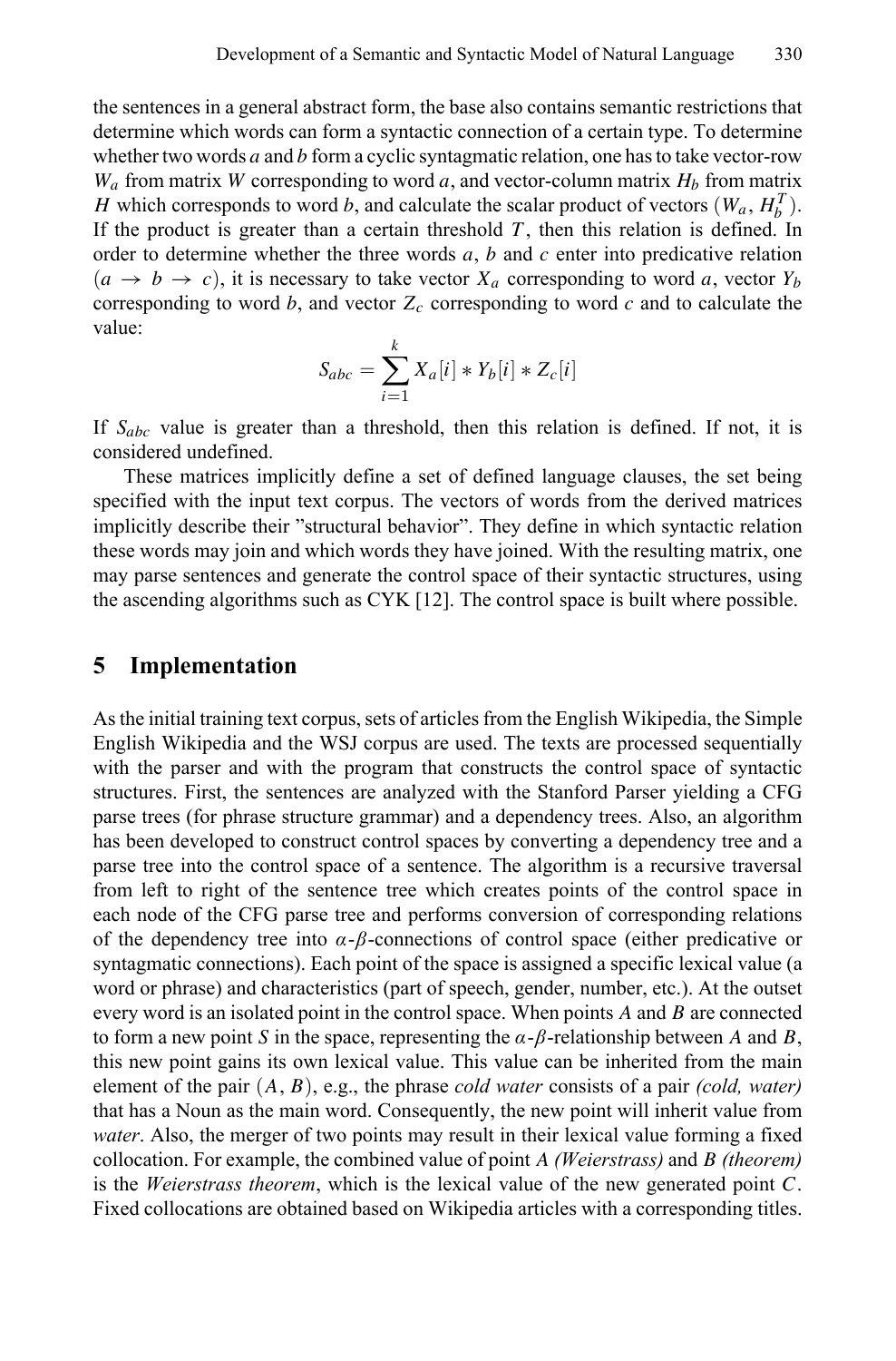After the control space has been built, for each cyclic  $\alpha$ - $\beta$ -syntagmatic link the value  $d[I, J]$  is increased by 1 in cyclic links matrix *D* (where *I* is the index of the first word, *J* is the index of the second word):  $d[I, J] = d[I, J] + 1$ . For each of the triplets in linear relations  $A - a - B - \beta - C$  the three-dimensional tensor *F* cell  $f[I, J, K]$  is increased by 1 (where *I* is the index of word *A*, *J* is the index of word *B*, and *K* is the index of word *C*):  $f[I, J, K] = f[I, J, K] + 1$ .

800,000 articles fr[om](#page-10-11) the English Wikipedia and the Simple Wikipedia have been processed, along with the WSJ corpus. As the WSJ corpus is annotated manually and contains correct syntactic structures, a high number of quality syntactic structures control spaces are received.

The processing yielded the large matrix *D* for cyclic links (numbering approximately 2.3 million words  $\times$  2.3 million words, with up to 57 million non-zero elements) and the large three-dimensional tensor *F* for linear predicative connections (consisting of approximately 2.3 million words  $\times$  52 thousand words  $\times$  2.3 million words, with about 78 million non-zero elements). These arrays were factorized by the non-negative matrix factorization algorithm [10] and the non-negative tensor factorization parallel algorithm PARAFAC [11].

Factorized data sets allow for efficient computing of probability for cyclic syntagmatic relations between any two words using the scalar product of two corresponding vectors. To form linear predicative relations between any three words the probability can be efficiently and easily calculated.

To investigate the applicability of this model for practical NLP tasks a parser for the English language based on the obtained arrays of lexical-syntactic combinability has been implemented. This parser, based on the Cocke-Younger-Kasami algorithm, directly constructs the control space of a sentence.

The model describes only the relations among those words which actually occur in the corpus sentences and have been processed accordingly. When a pair of words *A* and *B* make a cyclic syntagmatic link and has value in the array, the pair *A*1 and *B*1 (where  $A_1$  is synonymous with *A* and  $B_1$  is synonymous with *B*) will not have the link if  $A_1$ and  $B_1$  are absent in the data. The same holds for linearly predicative relations. The matter can be easily dealt with using synonym dictionaries. In the system we developed the WordNet is used to this end. We [ass](#page-11-0)ume that if between *A* and *B* a relation exists, it also exists between an arbitrary pair of  $A_i$  and  $B_i$ , where  $A_i$  is any word from the synset that contains  $A$ , while  $B_i$  is any word from the synset that contains  $B$ . However, the question of homonymy arises when one word corresponds to several synsets in the WordNet. Every time a sentence is parsed, the point at issue is how to determine whether a pair or triplet of synsets is correct.

On the one hand, there are several standard approaches to solving this classic problem of ambiguous words (WSD). On the other hand, the two matrices *W* and *H* resulting from the non-negative matrix factorization of *D* can be considered powerful tools for determining the degree of semantic similarity between words according to the methods of latent semantic analysis [13].

So, to determine the presence of cyclic syntagmatic *α*-*β*-connections and to solve the problem of ambiguous words the following steps are carried out: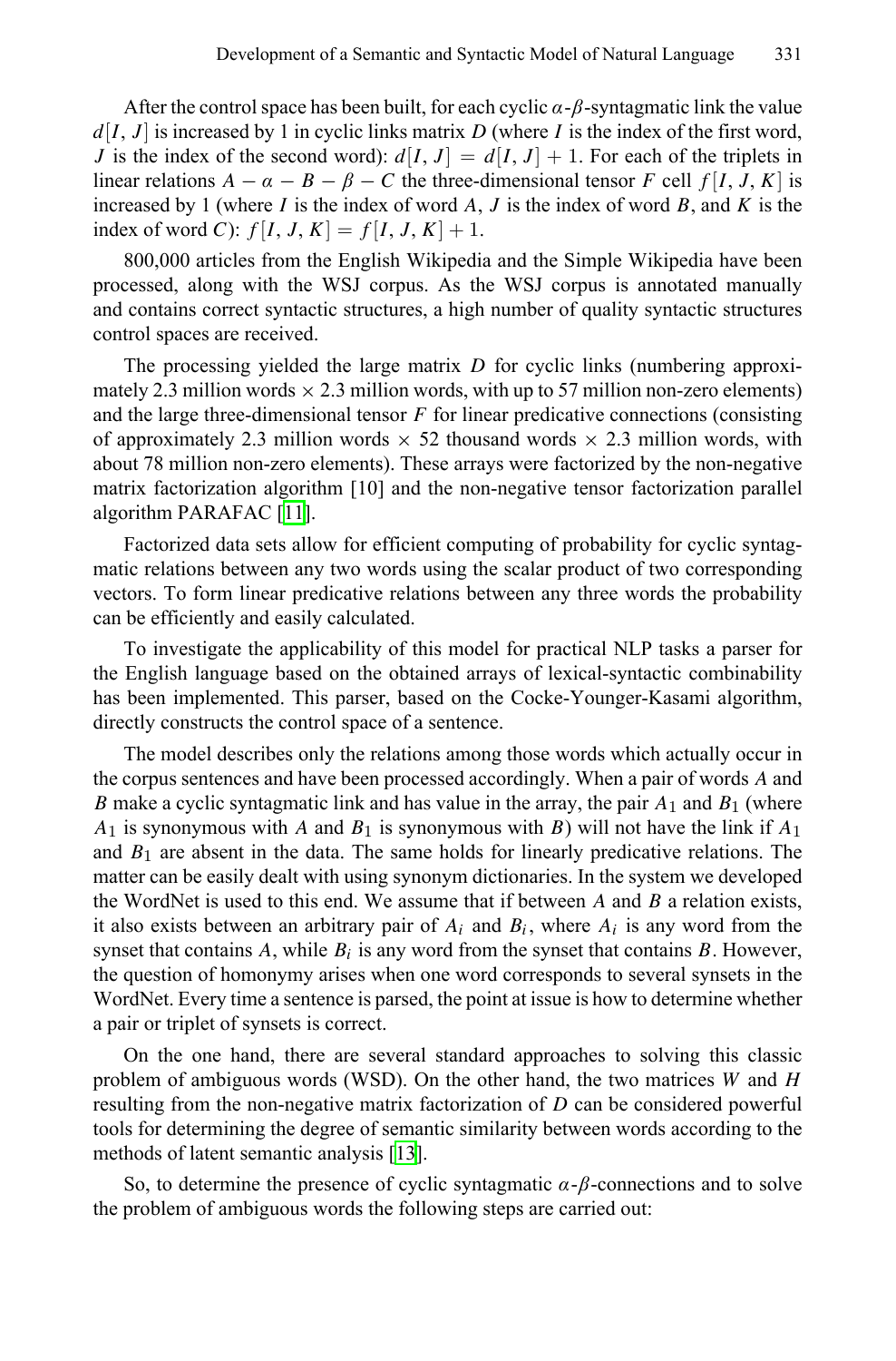**A**: Take vector  $W_a$  corresponding to word *a* from term matrix *W*, vector column  $H_b$  which corresponds to the word *b* from matrix  $H$ , and calculate the scalar product of the vectors  $(W_a, H_b^T)$ . If the value  $(W_a, H_b^T) > T$ , then this link is **defined**. *T* is the threshold. The optimal value of  $T$  is found experimentally. If it fails:

**B**: Take synsets for words *a* and *b* from the WordNet. The set of synsets  $\{A_i\}$  refers to word *a*, and the set of synsets  ${B_i}$  refers to word *b*. Check the pairs of the words formed from the elements of  $\{A_i\}$  and  $\{B_i\}$ . If there is word  $a'_k$  from  $A_k \in \{A_i\}$  and word  $\vec{b}_j$  from  $B_j \in \{B_i\}$  such that scalar product of vectors  $(W_{\vec{a}_k}, H_{\vec{b}_j}^T) > T$ , then this link between *a* and *b* is **defined**. If not:

**C**: The set { $A_i$ } is expanded with synsets linked with nodes from { $A_i$ } with hyponym and hypernym relations in the WordNet. The set  ${B_i}$  is expanded in the same way. Check the pairs of words formed from elements of  $\{A_i\}_{exp}$  and  $\{B_i\}_{exp}$  (excluding the pairs already checked on step *B*). If there is a word  $a'_{k}$  from the synset  $A_{k} \in \{A_{i}\}_{exp}$ and a word  $b_j$  from the synset  $B_j \in \{B_i\}_{exp}$  such that the scalar product of vectors  $(W_{a'_k}, H_{b'_j}^T) > T$ , then the link between *a* and *b* is **defined**. If it fails: expand  $\{A_i\}_{exp}$ and  ${B_i}_{exp}$  recursively 2 or 3 times and repeat step (C).

If it is always  $(W_{a'_k}, H_{b'_j}^T) < T$ , then the link **does not exist**.

When expanding  $\{A_i\}$  and  $\{B_i\}$ , one should avoid adding synsets from the list of the concepts with the most general meanings from the top of the WordNet hierarchy. If  ${A_i}_{exp}$  and  ${B_i}_{exp}$  are extended with such concepts, the semantic similarity between  $a'_{k}$  and  $b'_{j}$  quickly deteriorates. Inheritance of properties through hyponymy/hypernymy is not correct for such synsets.

For the linear predicative  $\alpha$ - $\beta$ -link this algorithm works in the same way.

The taxonomic hierarchy of the WordNet lexical database together with the mechanism of inheritance allows us to generalize this representation model of syntactic and semantic relations of natural language. This turns the constructed system into a versatile tool for syntactic and semantic analysis of natural language texts.

# **6 Experiments**

To form a robust syntactical and semantic relations base, it is crucial to have a huge corpus of correctly tagged texts. Usage of the WSJ corpus has a significant effect on the quality assurance of the resulting model. To construct tagged texts from the English Wikipedia and the Simple English Wikipedia, the Stanford parser is used. The accuracy of parse trees is about 87%, while the accuracy of dependency trees is close to 84%. As some of the trees are incorrect, it is natural that they yield some inaccurate descriptions of the syntactic structures control spaces. The algorithm for converting CFG parse trees and dependency trees into control spaces of syntactic structures shows no errors on correct trees.

The development of the system for parsing and control spaces generation for natural language sentences based on created syntactic and semantic relation databases was followed by experiments. The accuracy was measured by computing control spaces of the syntactic structures. To generate test samples, 1,500 sentences were taken from the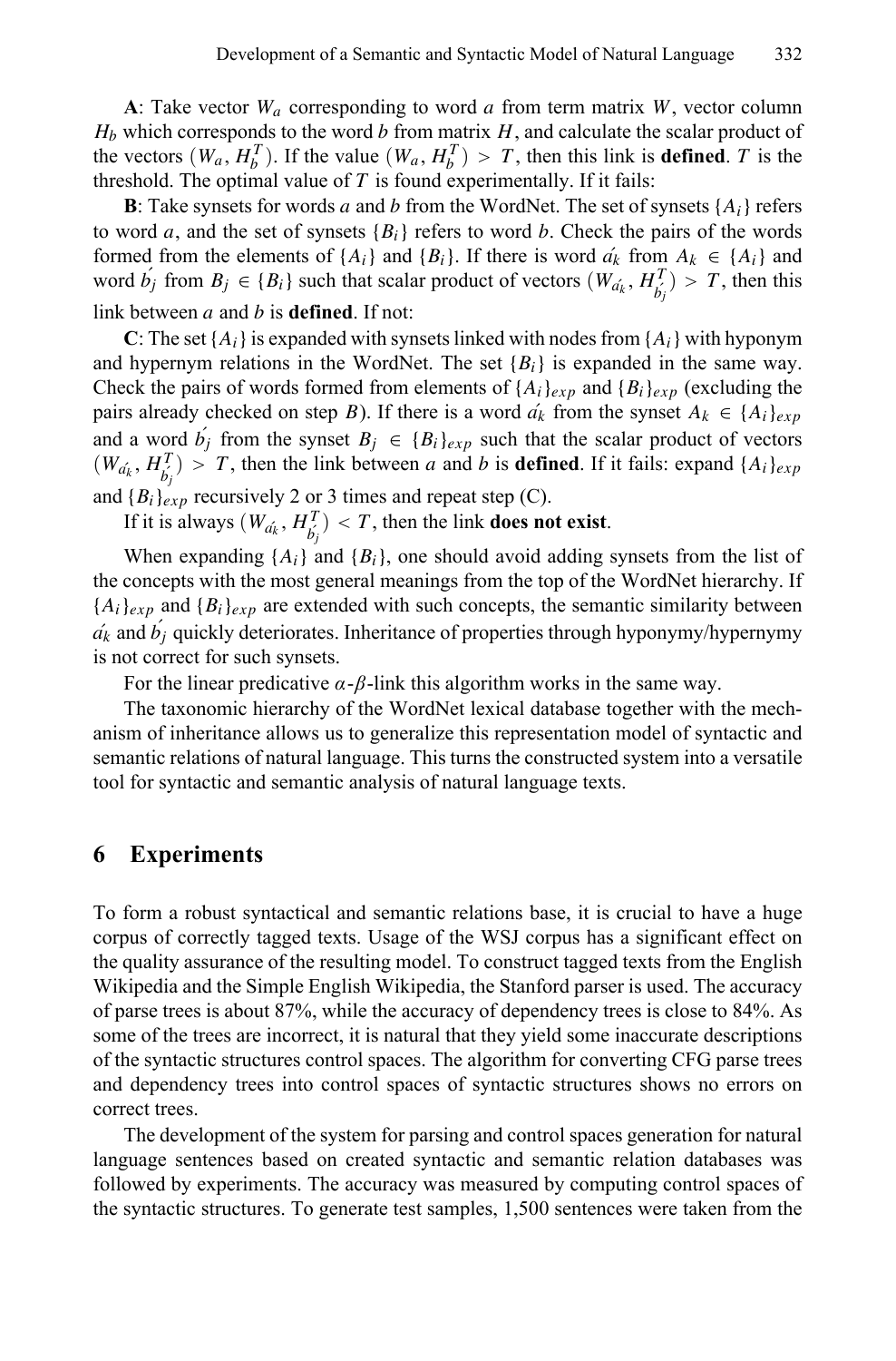| 95,17% | 91,23% | 93,71%                                                                                                                                                                   |
|--------|--------|--------------------------------------------------------------------------------------------------------------------------------------------------------------------------|
| 91,29% | 89,91% | 91,05%                                                                                                                                                                   |
| 89,17% | 83,06% | 85,07%                                                                                                                                                                   |
|        |        |                                                                                                                                                                          |
| 96,17% | 92,24% | 94,37%                                                                                                                                                                   |
|        |        |                                                                                                                                                                          |
| 93,21% | 90,01% | 91,33%                                                                                                                                                                   |
|        |        | Cyclic $\alpha$ - $\beta$ -syntagmatic links Simple Wikipedia Wikipedia WSJ corpus<br>Linear predicative $\alpha$ - $\beta$ -links Simple Wikipedia Wikipedia WSJ corpus |

<span id="page-9-0"></span>**Table 1.** Precision estimation of cyclic *α*-*β*-syntagmatic links and linear predicative *α*-*β*-links on sentences from the Simple English Wikipedia, the English Wikipedia and the WSJ corpus

Simple Wikipedia articles; 1,500 sentences - from the Wikipedia articles (using the texts not included in the 800,000 articles processed for constructing matrix *D* and tensor *F*).

The syntax trees of the sets of texts from the Wikipedia and the Simple Wikipedia that were processed with the Stanford parser were automatically transformed into control spaces. The obtained control spaces were manually verified and corrected by experts. This annotated text corpus was formed for the purpose of checking the quality of parsing and generating syntactic structure control spaces for the Simple Wikipedia and the English Wikipedia texts.

The system for parsing and control spaces generation constructs control spaces of syntactic structures for sentences from the annotated corpus. Subsequently, the obtained control spaces were compared with the corresponding correct control spaces from the annotated test corpus.

Each cyclic syntagmatic *α*-*β*-link and each linear predicative *α*-*β*-link that were found was automatically tested. The test was carried out with due regard for the algorithmic case in which a particular syntactic relation was found. Case **A** describes the identification of the direct link between words through the scalar product of their vectors; case **B** desc[rib](#page-9-0)es the usage of synonyms to compute the probability of the link. Case **C** describes the usage of the hyponym and hypernym WordNet connections for these words to find the probability of the link. The test was performed only for the sentences that had been successfully processed with the complete building of the syntactic structure control spaces (94.1% from 1,500 sentences from the Simple English Wikipedia and 83.4% from 1,500 sentences from English Wikipedia were successfully processed in the test set). Also, the test was performed on the WSJ corpus using crossvalidation (when checking the quality of the system on 1 part of the corpus out of 10, the corresponding data obtained from the above mentioned part were temporarily excluded from the base of the model). The test on the WSJ corpus was performed automatically and 92.7% of sentences from the WSJ corpus obtained complete parse. The results are summarized in Table 1.

It should be noted that the precision estimates of the linear predicative  $\alpha$ - $\beta$ -links are higher than the precision estimates of the cyclic syntagmatic  $\alpha$ - $\beta$ -links. It seems natural to consider the relative positional stability for relations of type *Subject-Verb-Object* structure in the sentences. A certain small percentage of errors occurs even in the simplest case **A**. It indicates that errors must be present in the training set of control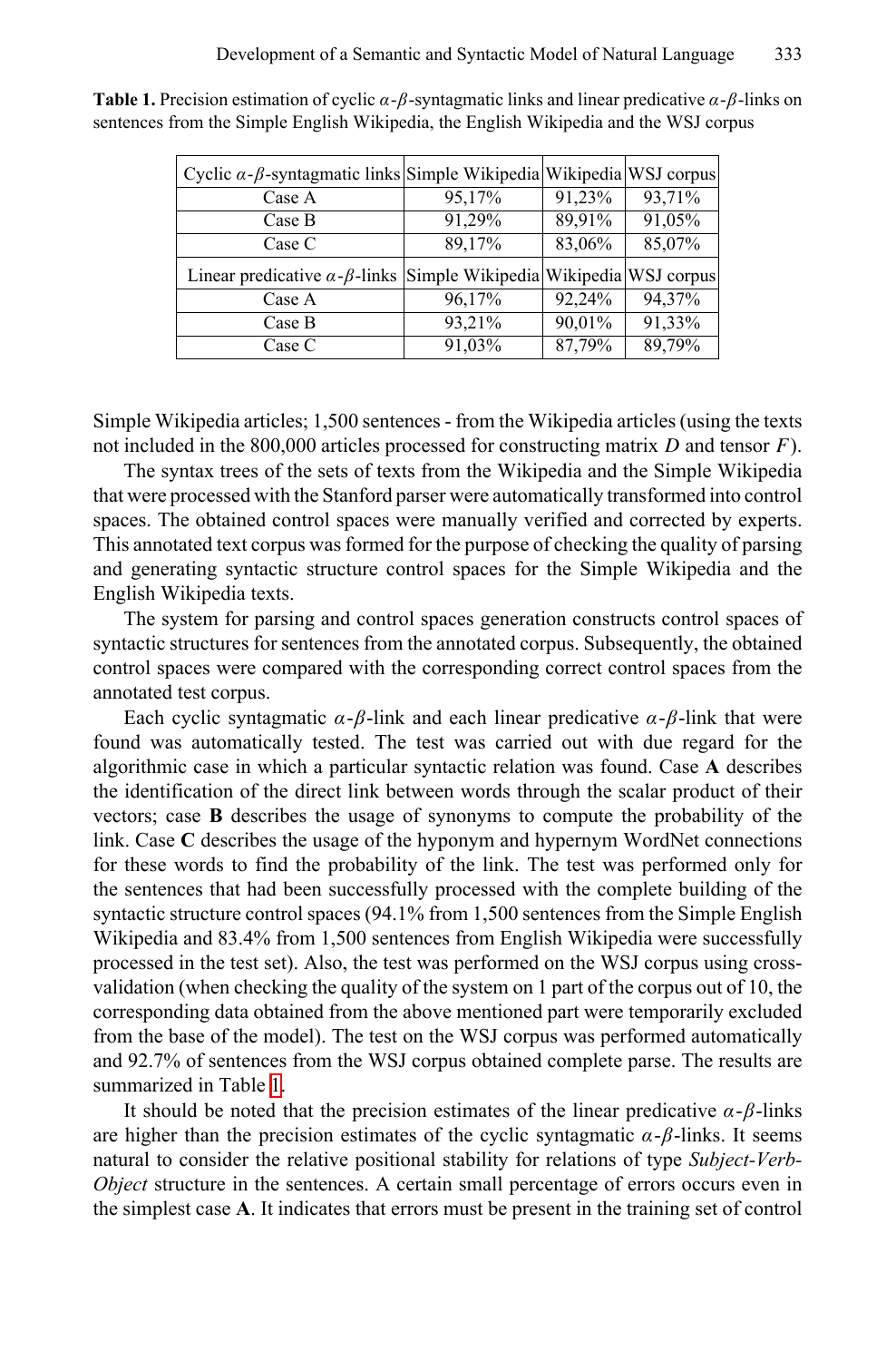spaces of sentences that served as the base for constructing the cyclic links matrix *D* and the three-dimensional linear predicative relations tensor *F*. The model can be improved by checking and correcting the training set. The best estimates correspond to sentences from the Simple Wikipedia, which is quite understandable due to the simple and clear syntactic structure of its sentences. The English Wikipedia sentences are much more complicated, leaving more room for different interpretations of grammatical structures. Hence the precision of processing the WSJ corpus sentences is higher than that for the English Wikipedia sentences. It indicates that the high quality training data from the WSJ corpus allows for improving the model to a great extent.

# <span id="page-10-4"></span>**7 Conclusions**

<span id="page-10-2"></span><span id="page-10-1"></span><span id="page-10-0"></span>The recursiveness of syntactic structures control spaces allows us to describe sentence structures of arbitrary complexity, length and depth. This enables the development of a semantic-syntactic model based on a single three-dimensional tensor and a single matrix instead of increasing the number of dimensions of connectivity arrays for lexical items. To investigate the applicability of this model for practical NLP tasks a system for analysis and constructing syntactic structure control spaces has been developed on the basis of factorized arrays. It shows high quality and accuracy, thus proving the correctness and efficiency of the developed model.

### <span id="page-10-7"></span><span id="page-10-3"></span>**References**

- <span id="page-10-6"></span><span id="page-10-5"></span>1. Van de Cruys, T.: A Non-negative Tensor Factorization Model for Selectional Preference Induction. Journal of Natural Language Engineering, 16(4), pp. 417–437 (2010)
- <span id="page-10-8"></span>2. Van de Cruys, T., Rimell, L., Poibeau, T., Korhonen, A.: Multi-way Tensor Factorization for Unsupervised Lexical Acquisition. Proceedings of COLING-2012, pp. 2703–2720 (2012)
- <span id="page-10-9"></span>3. Cohen, S. B., Collins, M.: Tensor Decomposition for Fas[t Parsing with Latent-Variable](http://nlp.stanford.edu/pubs/LREC06_dependencies.pdf) [PCFGs. NIPS-2012, pp. 2528–2536 \(](http://nlp.stanford.edu/pubs/LREC06_dependencies.pdf)2012)
- <span id="page-10-10"></span>4. Wei, P., Tao, L.: On the equivalence between nonnegative tensor factorization and tensorial [probabilistic latent semantic analysis. Applied Intelligence, Springer Jou](http://hebb.mit.edu/people/seung/papers/nmfconverge.pdf)rnals, October, Vol. 35, Issue 2, pp. 285–295 (2011)
- <span id="page-10-11"></span>5. Anisimov, A.V.: Control space of syntactic structures of natural language. Cybernetics and System Analysis, 93, pp. 11–17 (1990)
- 6. Chomsky, N.: Syntactic Structures. Mouton & Co. 117 pages. (1957)
- 7. Tesnière, L.: Èlèments de syntaxe structurale, Klincksieck, Paris (1959)
- 8. Klein, D., Manning, C. D.: Accurate Unlexicalized Parsing. Proceedings of ACL-2003, pp. 423–430 (2003)
- 9. de Marneffe, M.-C., MacCartney, B., Manning C. D.: Generating Typed Dependency Parses from Phrase Structure Parses. Proceedings of LREC (2006), http://nlp.stanford.edu/ pubs/LREC06\_dependencies.pdf
- 10. Lee, D.D., Seung, H.S.: Algorithms for Non-Negative Matrix Factorization. NIPS(2000), http://hebb.mit.edu/people/seung/papers/nmfconverge.pdf
- 11. Cichocki, A., Zdunek, R., Phan, A.-H., Amari, S.-I.: Nonnegative Matrix and Tensor Factorizations: Applications to Exploratory Multi-way Data Analysis and Blind Source Separation. J. Wiley & Sons, Chichester, (2009)